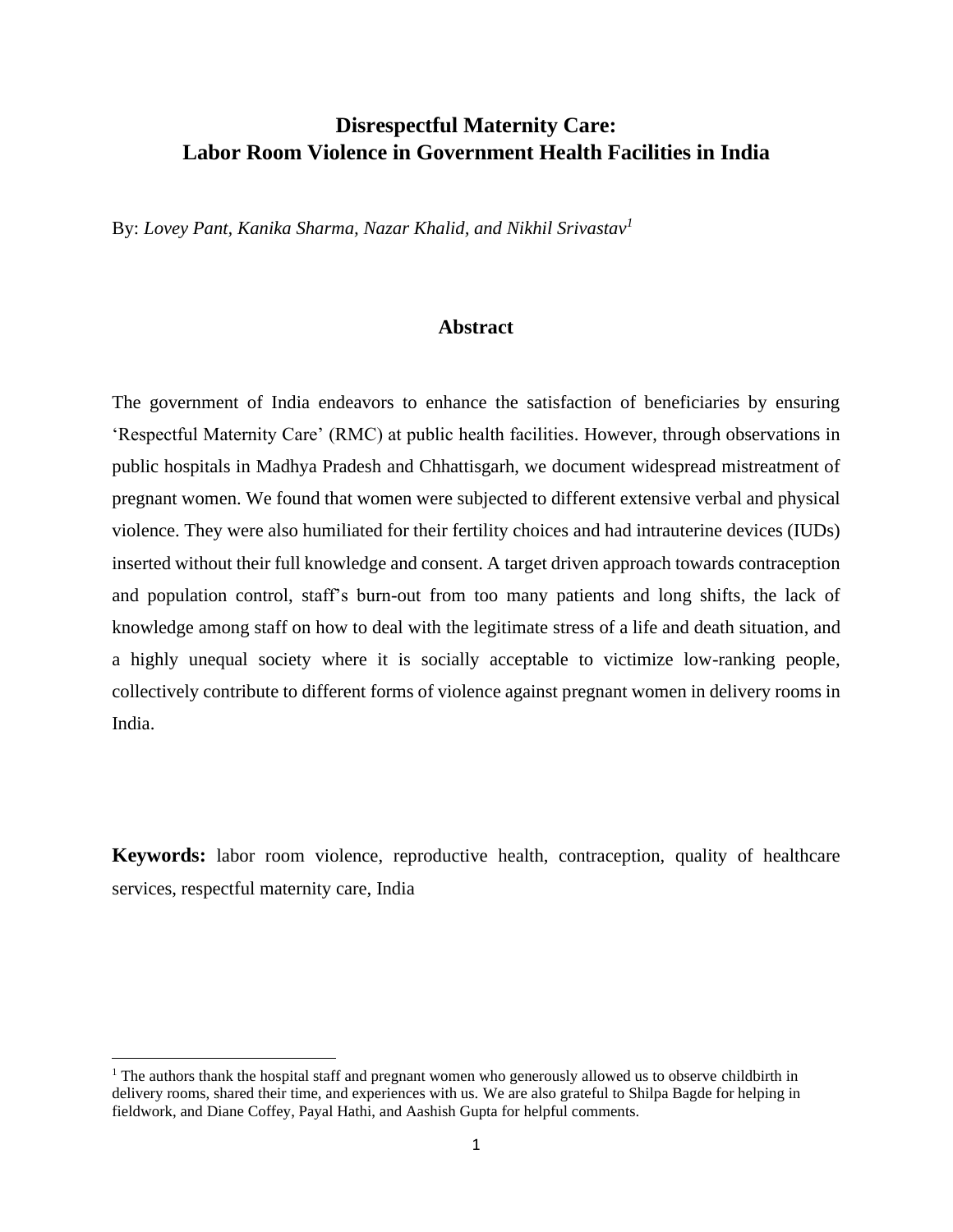## **Introduction**

On a winter afternoon, Reena, a nine-months pregnant woman from rural Uttar Pradesh, started having strong labour pains. An ambulance took her to a nearby Community Health Center (CHC), but by then she had started to bleed. The CHC did not have blood transfusion facilities which Reena may have required for a complicated birth. As a result, she was referred to the government district hospital. Reena remembers, "On the way to the district hospital, I was constantly worried for my child. The thought, 'will my child survive or not?', never left my mind."

It took Reena and her family about two hours to reach the district hospital. By then she had started to bleed profusely. While she was still in the hallway, her blood slowly dripped and stained the floor. Reena, scared and distressed, was expecting empathy from the staff. Instead, she was yelled at for dirtying the floor. She was in severe pain and started to cry. The attending doctor scolded her for crying. And when Reena couldn't control her cries, a nurse slapped her. Despite her pleading, all her companions were sent out of the Antenatal Care room she was in. Reena eventually had a stillbirth, and the disrespect she faced in the hospital exacerbated her trauma.

Like Reena, we observed numerous women facing disrespect and violence during childbirth at public health facilities in two other large north Indian states: Madya Pradesh and Chhattisgarh. As student researchers interested in newborn care and contraceptive equity, we visited two medical colleges, two district hospitals, two CHCs, and observed thirty-one vaginal deliveries in 2018. We found widespread mistreatment of pregnant women and extensive labor room violence. We also observed that, as compared to Primary Health Centers (PHC) and CHCs, mistreatment was even more common in district hospitals and medical colleges. Physical violence and verbal abuse were not the only hardships that pregnant women had to go through. We also witnessed that women were often humiliated for their fertility choices and had intrauterine devices (IUDs) inserted without their full knowledge and consent.

These forms of labor room violence threaten women's safety, dignity, and human rights. They also have serious consequences for maternal and child health. While research is still underway, preliminary analysis reveals that such disrespect may nudge pregnant women to choose to deliver outside public hospitals: sometimes at home, and sometimes at relatively less equipped and more risky unregistered private facilities. Choosing not to deliver at public hospitals can result in worsening of child health outcomes. In several north Indian states, neonatal mortality is the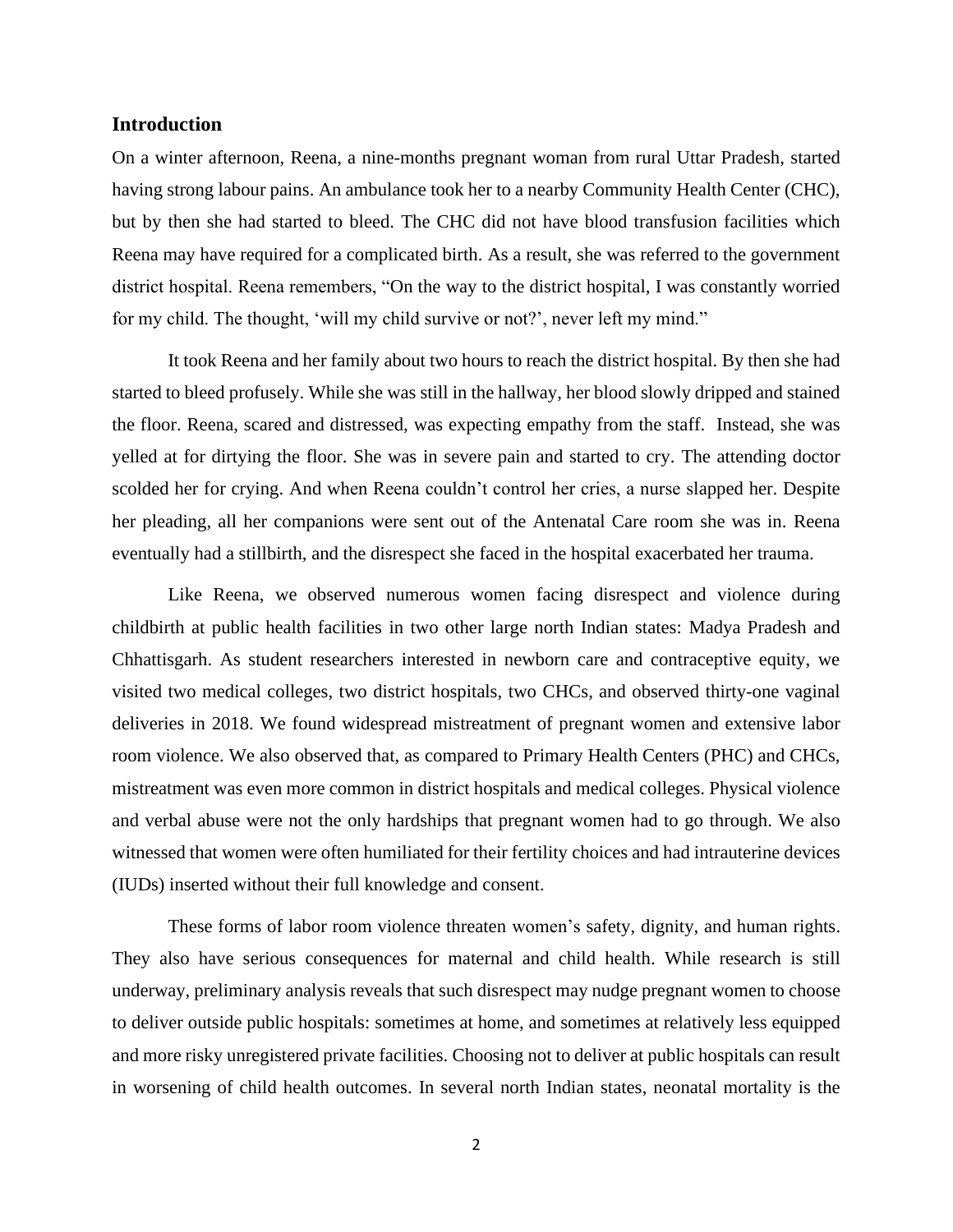highest among babies born in private facilities, intermediate for those born at home, and the lowest for births that happen in public facilities (Coffey et al., 2020). Therefore, improving women's experience in government health facilities is an important part of the larger health, reproductive and human rights, and human development agenda.

In this article, we begin by documenting the different forms of physical and verbal abuse that pregnant women go through in public health facilities. We move on to highlighting the pressure for family planning and insertion of IUDs. We then present a case study that brings out the complicated nature of labour room violence in India. Finally, we discuss the reasons that might trigger this problem as well as some steps that could be taken to address it. We hope that the stories presented here will provide the government and practitioners the impetus to urgently work towards making delivery rooms safe and respectful spaces free from violence.

#### **Physical violence and verbal abuse inside labor rooms**

We found delivery rooms in public hospitals to be sites of extreme stress for both staff and pregnant women. In most cases, this stress manifested into physical violence and abuse directed at the women. Of the 31 deliveries we observed, in 10 cases pregnant women were subjected to physical violence (slapped or hit), and in 17 cases they were insulted, threatened, or shouted at. To give an example, during Neerja's delivery at a medical college, she was threatened multiple times to stop her screaming. Referring to a staff member who was not on shift, a nurse told Neerja: "if she was here, she would have inserted her hand in your vagina, made her glove dirty, and then would have used the same dirty glove to slap you in the face. This is how she treats patients who scream a lot."

Physical violence inside delivery rooms can be initiated by any staff member, including the attending doctors. In fact, in several instances, we found the doctors as the primary perpetrators. A case in point is Karishma's delivery in a tertiary care hospital. Karishma was crying out in pain and this irritated the resident doctor attending the delivery. The resident hit Karishma on the leg hard and yelled: "*aise kyun kar rahi hai aurat, pagal ho gayi hai kya?* (Woman why are you doing this, have you gone mad?)." Sometime later, when the baby's head had just crowned in Karishma's birth canal, out of pain, she tried to slide back on the delivery table. But because it was disrupting the medical procedure, the doctor got infuriated and she hit Karishma on the leg.

Rampant physical violence in delivery rooms is often accompanied by verbal abuse and humiliation for pregnant women. In many cases, we found that women were subjected to severe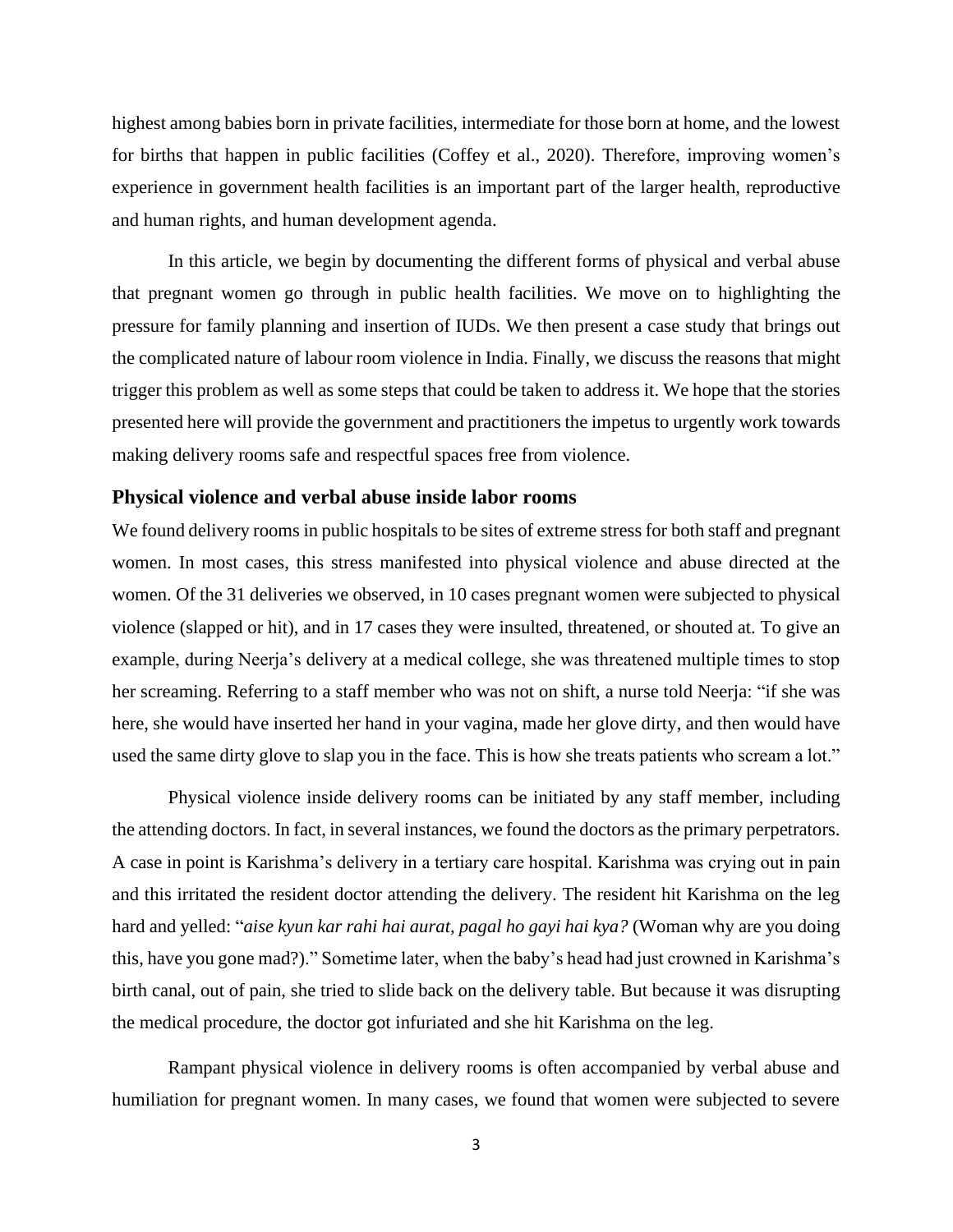verbal abuse when they expressed pain. Not all women could control their cries and screams because of pain, and this resulted in a cycle of yelling, scolding, humiliating, and hitting throughout the delivery.

Women were also at the receiving end of verbal abuse when accidents or unintentional disruptions to the delivery process happened. As the bedsheet accidentally fell on the floor when Sarita changed her position, the *aaya* yelled and slapped her saying: "if this falls again, you will be the one picking it up." These verbal abuses made pregnant women cautious of their behavior and added another burden on them. After the incident, Sarita got so cautious that she tightly clutched the bedsheet the whole time. Despite being in pain, she had two jobs to fulfill: one was to push her baby out and the second was to make sure that the bedsheet did not fall on the floor.

Similarly, another patient was subjected to insults about cleanliness when her excreta came out. To push the baby out, pregnant women must use the same muscles that we all use to push feces out, and therefore, having fecal matter on the delivery table is not an uncommon sight. Yet, the foul smell disgusted the attending doctor who humiliated the patient by saying: "*Kitni budboo aa rahi hai. Pata nahi yeh log nahate bhi hain ya nahi* (do these women ever take bath?)." Another staff member asked the patient insultingly: "*Tum log nahate bhi ho ya nahi. Pichhle nau mahinon se nahaya bhi ya nahi?* (do you people ever take bath or not? Have you taken a bath in the last nine months or not?)."

Inside the delivery rooms, such verbal abuse and humiliation often went hand in hand with threats of not finishing the necessary procedures if the patients did not obey the staff. Some of the common threats we observed went as follows: "we will leave you unstitched", "we will leave you without getting the placenta out", "you will kill your baby if you do not follow our instructions", and "if something bad happens you will be responsible for it." These frequent threats added enormous stress for the already exhausted pregnant women.

Another form of verbal abuse common in delivery rooms is the shaming of the sexuality and fertility of women. One *aaya* said to a patient: "You guys have fun, and then cause trouble for us. You are screaming now, but when your husband will ask you for sex, you will again run to him." Humiliating women for their fertility was observed across facilities. When Meena told the staff that she had a delivery ten months ago, everyone made fun of her for having another baby so soon.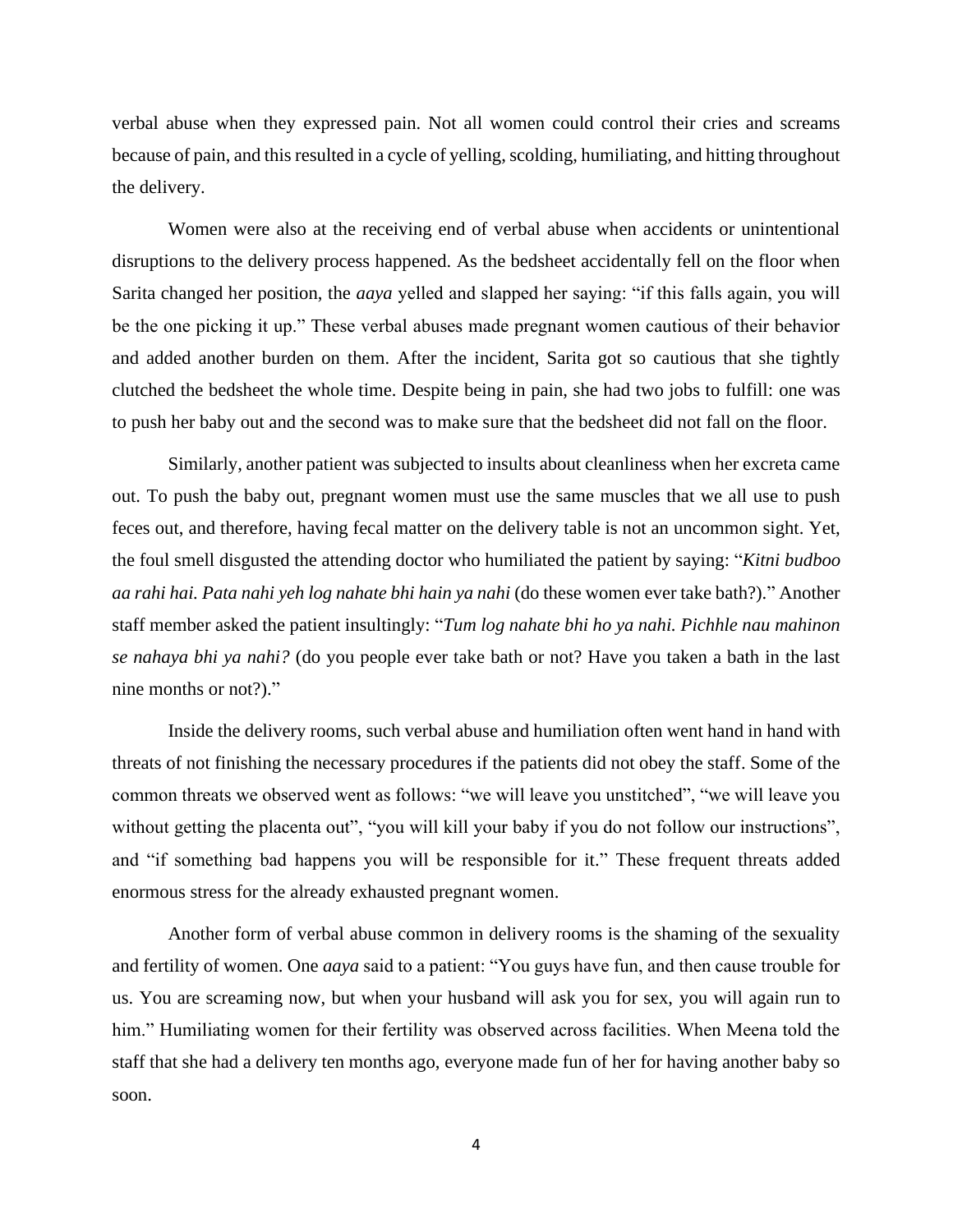While there are no circumstances under which it would be appropriate for a health care provider to shame a woman who comes seeking childbirth services, these comments may particularly sting for women who do not have adequate autonomy to make decisions about when to get pregnant. As a large body of literature shows, most reproductive decisions of women in India result from spousal, familial, and societal pressures.

#### **Pressure for family planning and insertion of IUDs**

Women inside delivery rooms faced extreme pressure to undergo family planning. It is welldocumented that staff at government health facilities in India continue to get targets towards population control (Sharma 2016). Delivery rooms and sterilization camps are where these targets get materialized. Consequently, we found an aggressive push for family planning, particularly in the form of IUDs, inside the delivery rooms.

Family planning methods were pushed to the extent that ethical protocols related to contraception provision were ignored. In multiple cases, women were simply not told the likely benefits and side effects of getting an IUD. In a district hospital, Rashmi had just delivered when the IUD was inserted into her. She was not asked to give consent, and was only told that she had already received a birth control procedure. In another incident, a nurse said to a patient after the procedure: "*hum logon ne bacha na hone ke dawa dali hai. Sign kar do. Iske paise bhi mileinge* (we have administered a medicine to stop future pregnancy. Sign this paper. You will also get money for this)."

Disregard for protocols and counseling was shown by the doctors too. Aarti had just delivered at a medical college when the attending doctor told her that she would be getting an IUD. Aarti refused. This annoyed the doctor who said, "I am not asking for your permission. I am telling you that you will be getting a copper-t." Aarti refused again and said that she would get sterilized. The doctor agreed with a condition: "if you want the operation, you will have to get it tomorrow." At a different medical college, a pregnant woman requested the doctor not to insert an IUD as she wanted to get a contraceptive injection. But the doctor paid no attention to her request and went ahead with an IUD insertion procedure.

In contrast to the experiences of the women described above, a handful of pregnant women who had relatively more socioeconomic advantage were not subjected to the same levels of pressure for family planning as those without it. For example, a patient whose seemingly well-off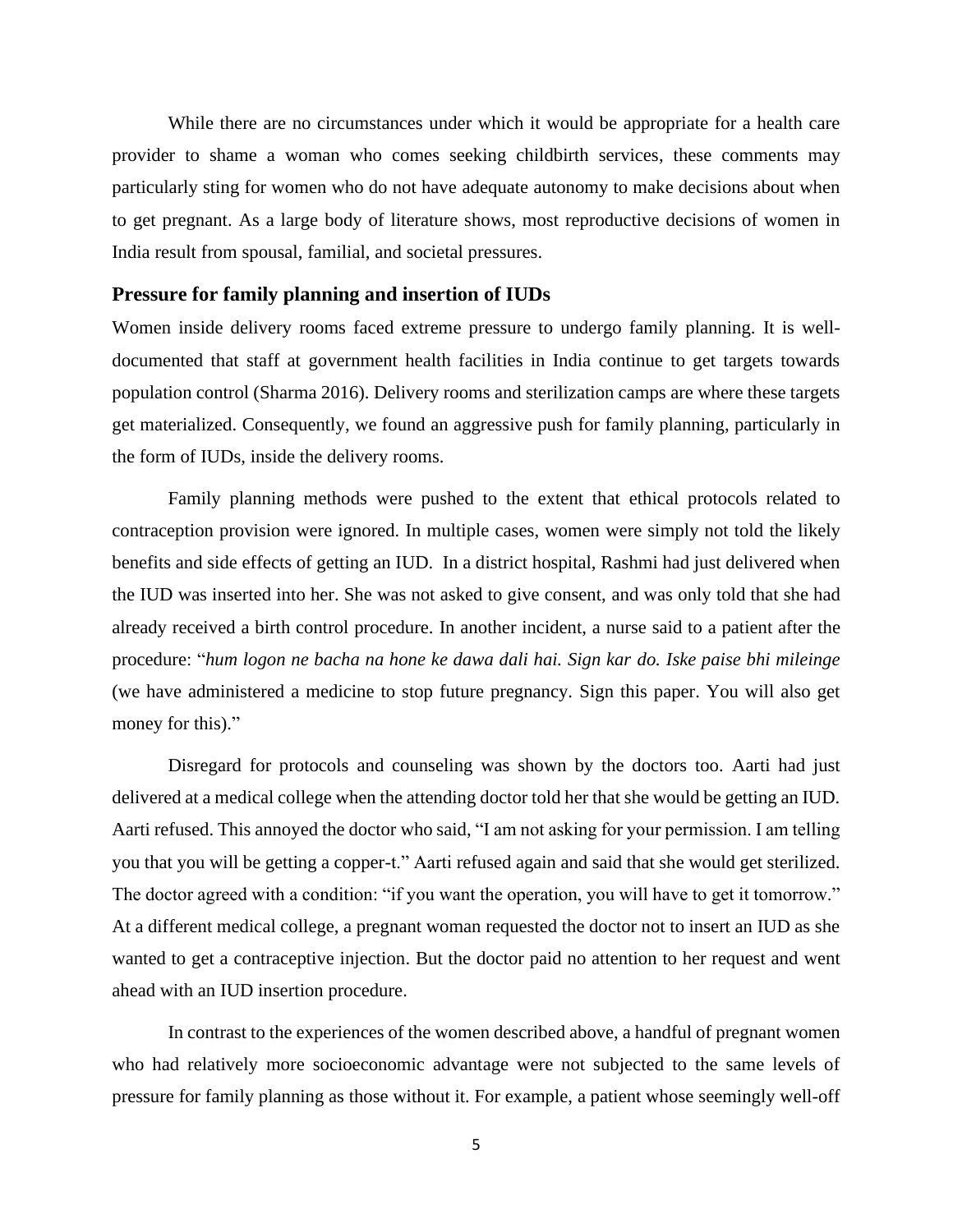family was taking selfies after the delivery was not asked about getting a copper-t. Instead, the staff said among themselves: "this one is smart, she will herself use some contraceptive methods." This differential treatment suggests that social inequality also plays a role in the staff's insistence on contraception.

In instances where patients or family members resisted staff's insistence on family planning, several tactics, including misinformation and threats, were employed. A doctor told reluctant relatives of a patient: "*copper-t toh lagwana hi padega, nahi toh humari job jaegi* (you will have to get the copper-t, otherwise we will lose our job)." In a different incident, a nurse said: "*yeh toh sarkaari niyam hai, lagana padega. Is aspataal mein delivery kara rahe ho toh yahan ka niyam manna padega* (this is a government rule, you will have to get the copper-t. If you are getting delivery in this hospital, then you have to follow the rules here)." When a woman was not convinced, she was told that if she conceived again, the hospital would not provide her the childbirth services. None of this is actually true. There are no official rules that say that a woman must get an IUD if she comes to a government hospital, or that her future deliveries could not take place at a government hospital if she did not get an IUD.

Inserting an IUD right after birth without proper consent and counseling can have farreaching effects on a woman's wellbeing. If she does not understand or remember, she might be concerned about heavier periods after getting an IUD. She might also want to get pregnant again and mistakenly believe that she is unable to, which may lead to stigma and stress for her.

Extreme pressure for family planning and insertion of IUDs must be seen as another form of violence that women are subjected to inside the delivery rooms. But this form of violence is more systemic in nature. The target-driven approach to IUDs and sterilization and the push for population control in India have resulted in the sidelining of the necessary information, consent, and counseling as well as the undermining of women's contraceptive choice and autonomy.

## **A case study in labour room violence**

We posited above that it may be relatively straightforward to stop the abuse that women face in the delivery rooms. Here we consider one particular case of violence during birth to show how there are several factors that contribute to this problem. First, we describe one birth in detail. Then, in the next section, we try to explain why the staff behaved as they did.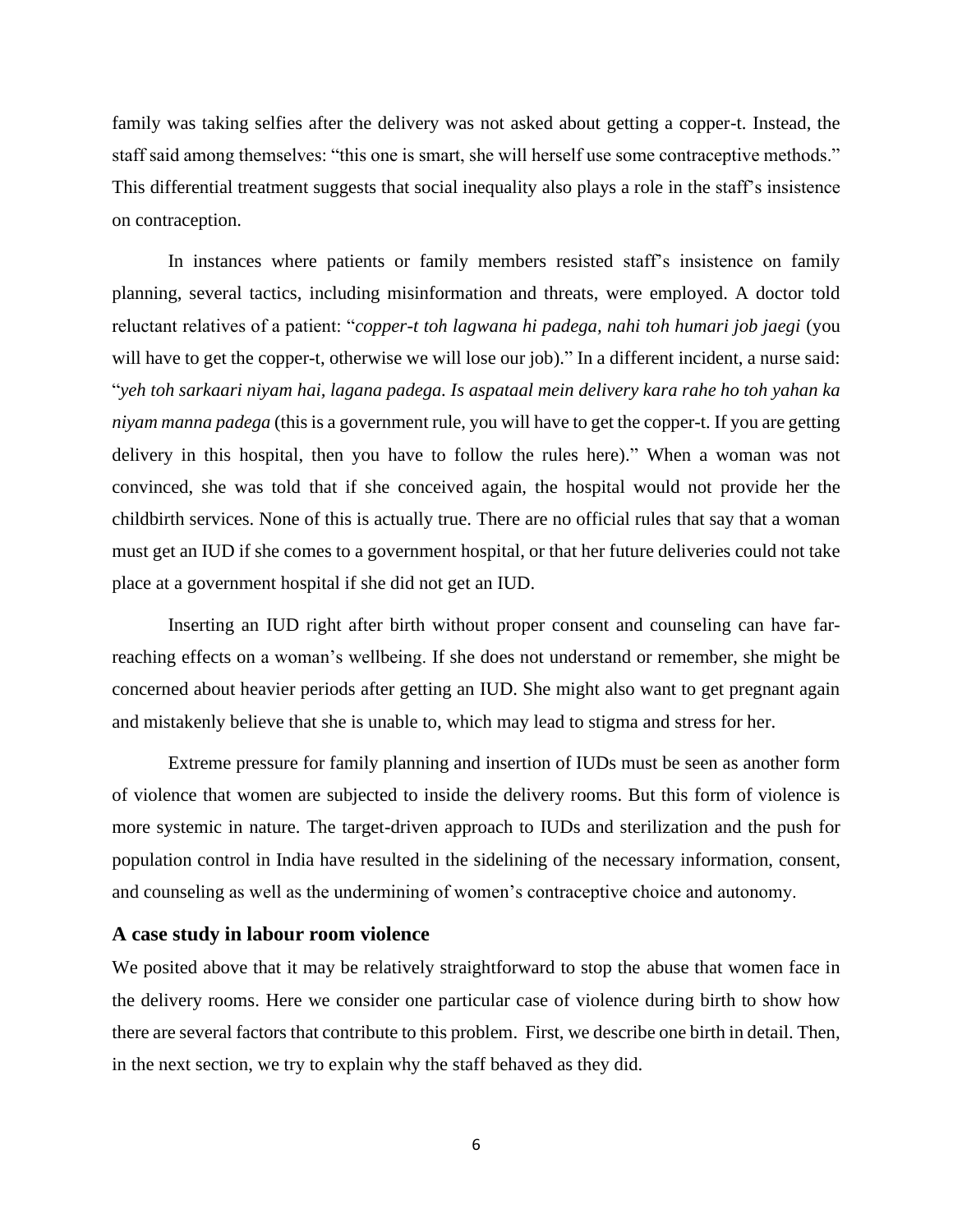Seeking assistance for childbirth, Deepa had come to a district hospital in Madhya Pradesh. After her admission, the nurse did a pelvic exam to assess the progress of her labor, took her blood pressure, and used a doppler to gauge fetal distress by hearing its heartbeat. The fetus was doing well, and Deepa was in the second stage of labour. This meant that it was time for Deepa to push the baby out. Her contractions were extremely intense and, because she had already been in labor for some time, she was also feeling tired.

The attending nurse instructed Deepa to lie down in the lithotomy position<sup>i</sup>, but she was having trouble in keeping her legs in the stirrups. With every following contraction, she was feeling more exhausted. Seeing Deepa struggle, the attending nurse remarked: "*aaj to sab mote-mote [mahilaaein] hi aa rahe hain* (all the fat women are coming today)." The ward *aaya* followed, "*haan isse pehle jo aaaye thein, wo bhi mutallo hi thi* (yes, one who came before her was also fat)." While it is uncomfortable for any laboring woman to keep her legs up in stirrups, perhaps it is particularly difficult for women on the higher side of the Body Mass Index (BMI) distribution. Ignoring this, the attending staff did not provide support or suggest a more comfortable position, and instead ridiculed and shamed Deepa for her weight.

When Deepa could not keep her legs in the stirrups, the staff told her to keep lying on the delivery table, hold her ankles instead, and then try pushing the baby out. But Deepa was still unable to follow nurse's instructions. This new advice did not work either; and anticipating that Deepa's delivery would still take some time, the staff nurse checked on the fetus's heartbeat and left Deepa to attend another patient who had just arrived. All this while, when she felt contractions, Deepa continued to push.

The nurse came back to Deepa in a while. This time, the nurse looked a little more composed and determined. She stepped on a stool that was lying next to the delivery table and started to apply pressure on Deepa's abdomen. It went for several minutes until when the *aaya*, who was now performing a pelvic exam, announced: "*delivery mein abhi thoda samay hai. Bachche dani ka rasta khula toh hai par woh abhi bhi thoda sakra hai* (there is still some time in the delivery. The cervix has dilated; however, it is not wide enough for the baby to crown)." The time for a change of shift was close, but Deepa was nowhere close to being done.

The new nurse started her shift by checking the fetus's heartbeat and found it normal. Deepa was told to push but once again she failed to fulfill the nurse's expectations. Despite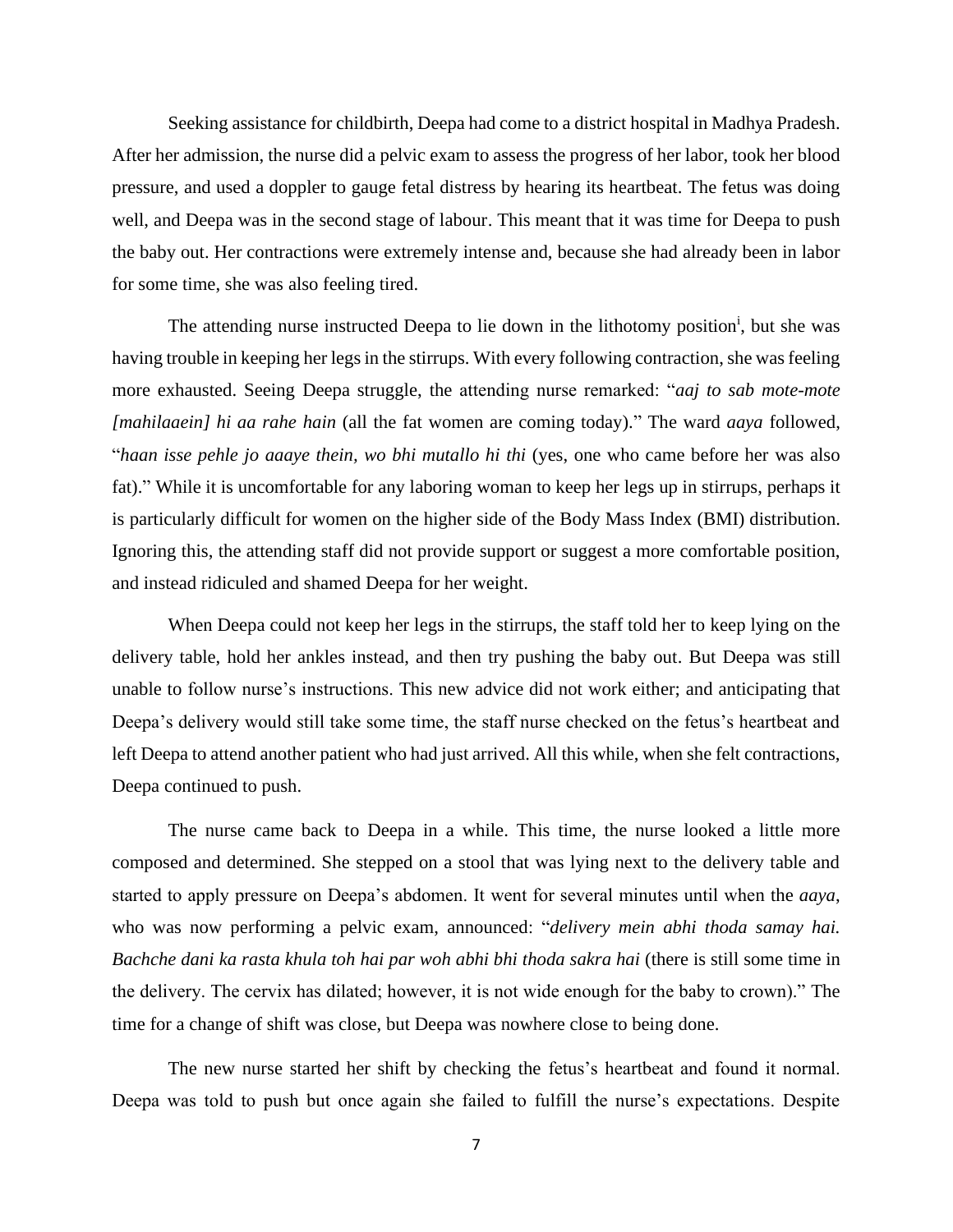knowing how long Deepa had been on the delivery table, the nurse got irritated. She performed another pelvic exam and concluded, "*bachcha bas aane he wala hai* (baby is just about to arrive)." To inform her next steps, she reached out for a doppler and once again checked the fetus's heartbeat. But this time a clear beat was not audible, a sign that the fetus might be in distress. Worry flashed across the nurse's face. She tried to change her position to listen to the heartbeat again, but Deepa's leg was coming in her way. This made the nurse angry and she hit and pushed Deepa's leg aside.

It was not clear if the nurse was able to hear the fetus's heartbeat, but her actions revealed that she had decided that it was time for the baby to be born. By now, the *aaya* was already standing on the stool and the cycle of pushing, putting pressure on the abdomen, and yelling started anew. But none of it was working. This made the *aaya* –who had her dirty slippers on –leap over to the delivery table. With her feet firmly planted at the edge of the delivery table, the *aaya* stood on top of Deepa. Once in balance, she started exerting even more pressure on Deepa's stomach. In exhaustion and rage, she even slapped Deepa several times. A female family member of Deepa's and her village's Accredited Social Health Activist (ASHA) saw this, but instead of intervening, they joined in: "*haan haan, peeto peeto!* (yes, yes, slap her!)."

After much struggle, the baby crowned: its head started to show in Deepa's birth canal. Now with every push it was sliding down. But suddenly the baby stopped making progress, it had gotten stuck. This time because the baby's umbilical cord had looped around its neck. The attending nurse then swiftly grabbed a pair of scissors to cut the umbilical cord, pulled the baby out, cleaned it, and passed it to a staff to rush it to the Sick and Newborn Care Unit (SNCU).

# **Towards truly respectful maternity care**

We highlight Deepa's case because it shows how complicated and tense the labor rooms can become. The staff did try to help Deepa and her baby by taking the blood pressure at the time of her admission and checking on the fetus's heartrate several times during labor. Yet, they behaved in ways that made the child-birth experience for Deepa disrespectful and abusive.

While witnessing disrespect and violence that pregnant women went through in delivery rooms, and while talking to the staff, a question that never left our minds was: Why are these women subjected to such behavior? And, what triggers such behavior of the staff? The answer to these questions has at least three parts: one, staff's burn-out from too many patients and long shifts;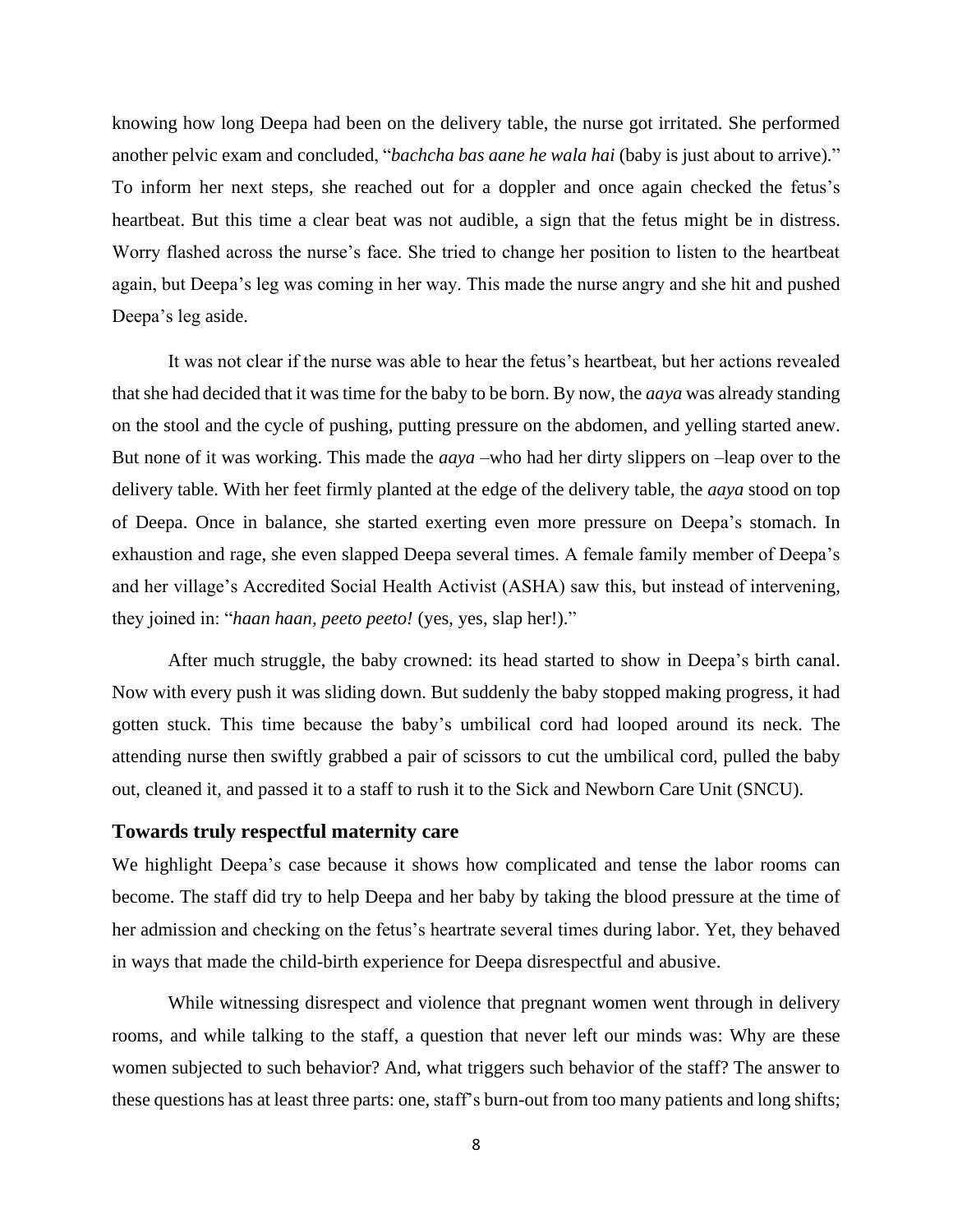two, the lack of knowledge among staff on how to deal with the legitimate stress of a life and death situation; and three, a highly unequal society where it is socially acceptable to victimize lowranking people.

In an informal discussion, a doctor shared with us that sometimes doctors and nurses worry for their patients and they have trouble controlling their emotions and fears, so they try to motivate the patient with violence. "[During my residency years], I have been in that situation", an assistant professor in a Medical College, also a gynecologist, told us with a smile. The professor added, *"*students [in medical institutes] are overworked, and you can clearly see that frustration on their face. They have long shifts, often, as long as 16 hours in a row…There is so much that they are expected to do during the shift –see patients in OPDs, attend deliveries, work in the Emergency Room, sit outside wards, and then on top of all this fill out the paperwork for each of these. So, doctors prioritize. Amid all the chaos, there is just one thing they end up focusing – is the patient alive?"

The professor was correct in saying that the resident doctors and staff nurses are overworked. In a 135-beded tertiary care facility, there were only about a dozen residents to look after patients. In several instances, we saw staff nurses multitasking while attending multiple women who were in their second stage of labor. But the burn-out human resource theory, at best, can only partially explain the labor room violence that we witnessed.

The second reason for extensive labour room violence seems to be related to systemic issues such as the inflexible way in which maternal and infant care is set up and the lack of training among staff. The Labor Room Quality Improvement Initiative (LaQshya)<sup>ii</sup> guideline, issued by the Government of India, suggests staff to 'not insist [a woman in labor, to lie] in the conventional lithotomy position' (Ministry of Health and Family Welfare 2017: 2). However, in Deepa's delivery the staff had her lie down on her back for the whole time. It is possible that if Deepa had been allowed to push in the way that felt more comfortable to her, and in which gravity helped her baby descend, she may not have gotten so tired, and the baby's heartbeat might not have dropped. But labor rooms in India are not set up to allow women to push in other positions, and staff is not trained to conduct deliveries in different ways. As a result, the staff quickly resorted to aggressive methods like applying fundal pressure on a woman's abdomen. And when fundal did not work, and the staff had anticipated fetal distress, their first reaction was frustration and aggression.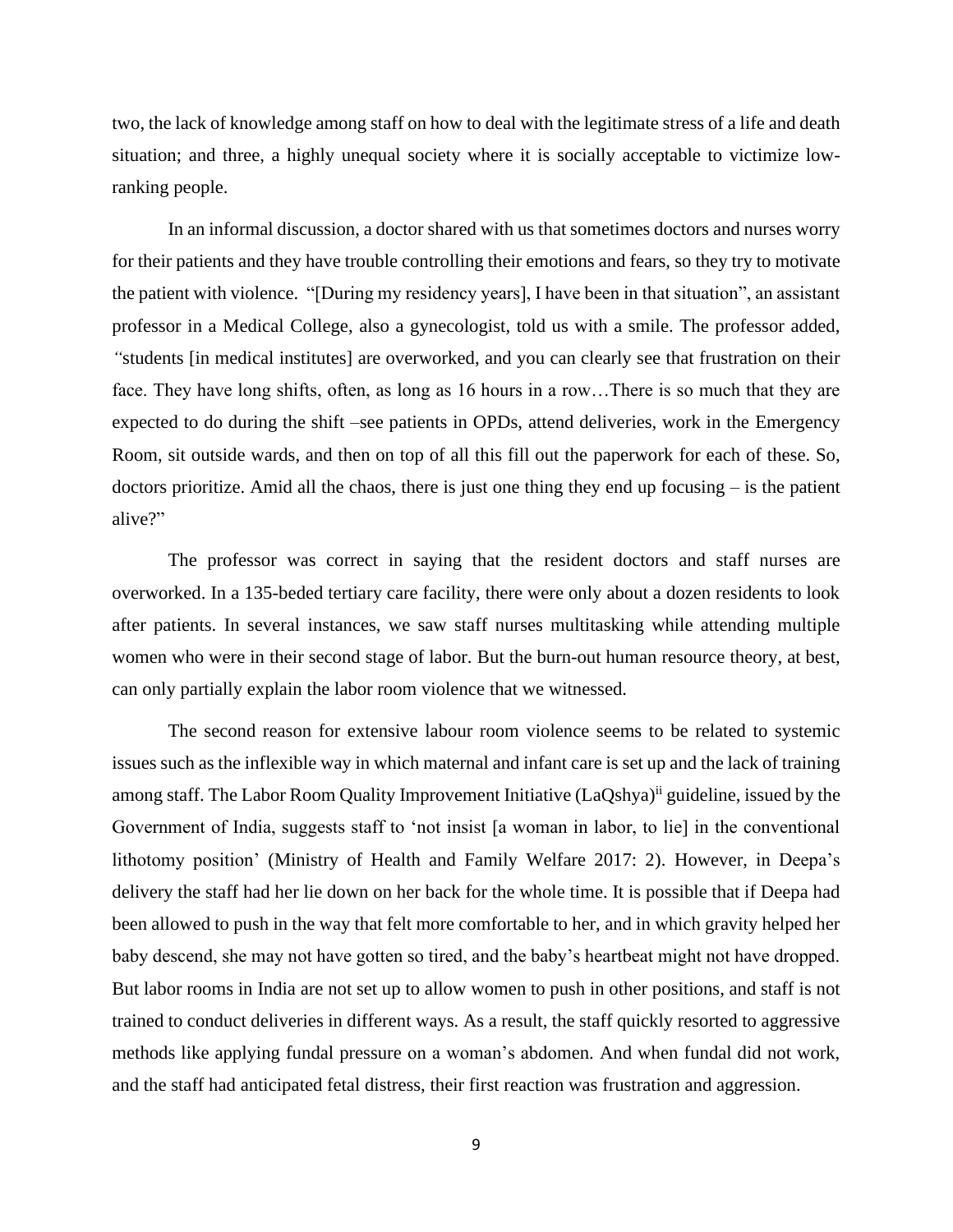In Deepa's case, the attending staff was ill-trained in dealing with the legitimate stress of a life-or-death situation. But at the same time, there also seems to be an overarching and inherent culture of abuse in healthcare settings wherein abusing pregnant women crying out of pain is considered a norm. As documented in an undercover report from a maternity hospital, doctors seem to informally learn this culture of abuse while in training (Chattopadhyay, 2015). Many medical students believed that slapping a patient was a "rite of passage" and thus something to celebrate. Given that doctors hold significant power in India's hierarchical healthcare settings, it is likely that their approval and exercise of violence gives sanction to other staff members and thus initiates a culture of abuse in the healthcare settings.

Relatedly, another driver for violence in labor rooms is the prejudices that the staff holds against the patients. A majority of doctors and nurses in India come from socioeconomically advantaged backgrounds, whereas most maternity patients served in the public hospitals are from poor and socially disadvantaged backgrounds. This inequality between the service providers and patients, in conjunction with a highly unequal setting, results in normalized violence and abuse.

## **Policy changes as a way forward**

Given this reality, urgent steps must be taken to ensure truly respectful maternity care in government health facilities. While we work towards addressing the structural issue of social inequality, medical education and healthcare staff training institutions should include curricula on ethical patient-practitioner relationships and justice-oriented healthcare provisions. Staff should be oriented in patient-centered care that can not only improve health outcomes but also have positive impacts on staff's morale and productivity. Training birth attendants on how to manage stress and different positions of pushing during labour process should become a priority. The target-driven approach to family planning in India must end and attempts to diversify contraceptive choices and improve consent and counseling should be ensured. And finally, to prepare pregnant woman mentally, health care providers should talk to them and their family members beforehand on what the delivery may involve and make them aware of the possible issues that may come up.

Bureaucrats and policymakers, just like any other service provider, should devise ways to measure the quality of services that citizens receive. One can learn the most by talking to the patients, who in this case incorrectly are called "beneficiaries". Governments should set up systems to get patient's feedback on the quality of care they received. Doing all this is likely to be a